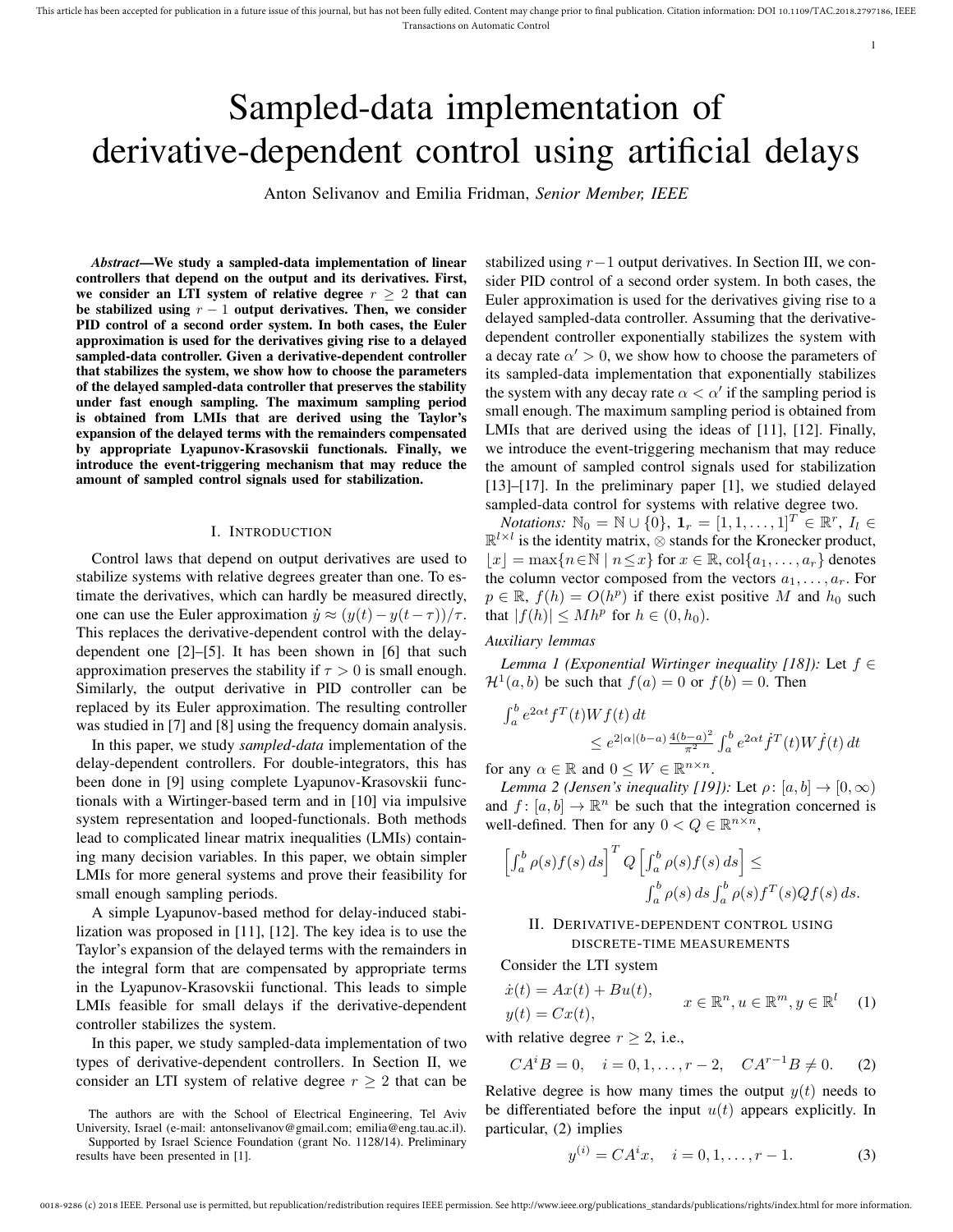This article has been accepted for publication in a future issue of this journal, but has not been fully edited. Content may change prior to final publication. Citation information: DOI 10.1109/TAC.2018.2797186, IEEE Transactions on Automatic Control

2

To prove (3), note that it is trivial for  $i = 0$  and, if it has been proved for  $i < r - 1$ , it holds for  $i + 1$ :

$$
y^{(i+1)} = (y^{(i)})' \stackrel{(3)}{=} (CA^i x)' = CA^i [Ax + Bu] \stackrel{(2)}{=} CA^{i+1}x.
$$

For LTI systems with relative degree  $r$ , it is common to look for a stabilizing controller of the form

$$
u(t) = \bar{K}_0 y(t) + \bar{K}_1 \dot{y}(t) + \ldots + \bar{K}_{r-1} y^{(r-1)}(t) \tag{4}
$$

with  $\bar{K}_i \in \mathbb{R}^{m \times l}$  for  $i = 0, \ldots, r - 1$ .

*Remark 1:* The control law (4) essentially reduces the system's relative degree from  $r \geq 2$  to  $r = 1$ . Indeed, the transfer matrix of (1) has the form

$$
W(s) = \frac{\beta_r s^{n-r} + \dots + \beta_n}{s^n + \alpha_1 s^{n-1} + \dots + \alpha_n}
$$

with  $\beta_r = CA^{r-1}B \neq 0$ . Taking  $u(t) = K'_0 u_0(t) + K'_1 \dot{u}_0(t) +$  $\cdots + K'_{r-1}u_0^{(r-1)}(t)$ , one has

$$
\tilde{y}(s)=\tfrac{(\beta_r s^{n-r}+\cdots+\beta_n)(K'_{r-1}s^{r-1}+\cdots+K'_0)}{s^n+\alpha_1 s^{n-1}+\cdots+\alpha_n}\tilde{u}_0(s),
$$

where  $\tilde{y}$  and  $\tilde{u}_0$  are the Laplace transforms of y and  $u_0$ . If  $\beta_r K'_{r-1} \neq 0$ , the latter system has relative degree one. If it can be stabilized by  $u_0 = Ky$  then (1) can be stabilized by (4) with  $\bar{K}_i = K_i' \bar{K}$ .

The controller (4) depends on the output derivatives, which are hard to measure directly. Instead, the derivatives can be approximated by the finite-differences

$$
\dot{y}(t) \approx \frac{y(t) - y(t-\tau_1)}{\tau_1}, \n\ddot{y}(t) \approx \frac{1}{\tau_1} \left( \frac{y(t) - y(t-\tau_1)}{\tau_1} - \frac{y(t-\tau_1) - y(t-\tau_2)}{(\tau_2 - \tau_1)} \right), \dots
$$

This leads to the delay-dependent control

$$
u(t) = K_0 y(t) + K_1 y(t - \tau_1) + \dots + K_{r-1} y(t - \tau_{r-1}),
$$
 (5)

where the gains  $K_0, \ldots, K_{r-1}$  depend on the delays  $0 < \tau_1 <$  $\cdots < \tau_{r-1}$ . If (1) can be stabilized by the derivative-dependent control (4), then it can be stabilized by the delayed control (5) with small enough delays [6]. In this paper, we study the sampled-data implementation of (5):

$$
u(t) = K_0 y(t_k) + \sum_{i=1}^{r-1} K_i y(t_k - q_i h), \quad t \in [t_k, t_{k+1}),
$$
 (6)

where  $h > 0$  is a sampling period,  $t_k = kh$ ,  $k \in \mathbb{N}_0$ , are sampling instants,  $0 < q_1 < \cdots < q_{r-1}$ ,  $q_i \in \mathbb{N}$ , are discretetime delays, and  $y(t) = 0$  if  $t < 0$ .

In the next section, we prove that if (1) can be stabilized by the derivative-dependent controller (4), then it can be stabilized by the delayed sampled-data controller (6) with a small enough sampling period  $h$ . Moreover, we show how to choose appropriate sampling period  $h$ , controller gains  $K_0, \ldots, K_{r-1}$ , and discrete-time delays  $q_1, \ldots, q_{r-1}$ .

# *A. Stability conditions*

Introduce the errors due to sampling

$$
\begin{aligned} \delta_0(t) &= y(t_k) - y(t), \\ \delta_i(t) &= y(t_k - q_i h) - y(t - q_i h), \quad t \in [t_k, t_{k+1}), k \in \mathbb{N}_0, \end{aligned}
$$

where  $i = 1, \ldots, r - 1$ . Following [12], we employ Taylor's expansion with the remainder in the integral form:

$$
y(t - q_i h) = \sum_{j=0}^{r-1} \frac{y^{(j)}(t)}{j!} (-q_i h)^j + \kappa_i(t),
$$

where

$$
\kappa_i(t) = \frac{(-1)^r}{(r-1)!} \int_{t-q_i h}^t (s-t+q_i h)^{r-1} y^{(r)}(s) ds.
$$

Combining these representations with (3), we rewrite (6) as

$$
u = [K_0, K]M\bar{C}x + K_0\delta_0 + K\delta + K\kappa, \tag{7}
$$

where 
$$
\delta = \text{col}\{\delta_1, \ldots, \delta_{r-1}\}, \kappa = \text{col}\{\kappa_1, \ldots, \kappa_{r-1}\},
$$
  
\n
$$
M = \begin{bmatrix}\nI_l & 0 & 0 & \cdots & 0 \\
I_l & -q_1 h I_l & \frac{(-q_1 h)^2}{2!} I_l & \cdots & \frac{(-q_1 h)^{r-1}}{(r-1)!} I_l \\
I_l & -q_2 h I_l & \frac{(-q_2 h)^2}{2!} I_l & \cdots & \frac{(-q_2 h)^{r-1}}{(r-1)!} I_l \\
\vdots & \vdots & \ddots & \vdots \\
I_l & -q_{r-1} h I_l & \frac{(-q_{r-1} h)^2}{2!} I_l & \cdots & \frac{(-q_{r-1} h)^{r-1}}{(r-1)!} I_l\n\end{bmatrix},
$$
\n
$$
K = \begin{bmatrix}\nK_1 & K_2 & \cdots & K_{r-1}\n\end{bmatrix}, \quad \bar{C} = \begin{bmatrix}\nC_A \\
\vdots \\
C A^{r-1}\n\end{bmatrix}.
$$
\n(8)

The closed-loop system (1), (6) takes the form

$$
\begin{aligned} \n\dot{x} &= Dx + BK_0 \delta_0 + BK \delta + BK \kappa, \\ \nD &= A + B[K_0, K] M \bar{C}. \n\end{aligned} \tag{9}
$$

Using  $(3)$ , the closed-loop system  $(1)$ ,  $(4)$  can be written as

$$
\dot{x} = \bar{D}x, \quad \bar{D} = A + B[\bar{K}_0, \dots, \bar{K}_{r-1}]\bar{C}.
$$
 (10)

Choosing

$$
[K_0, K_1, \dots, K_{r-1}] = [\bar{K}_0, \dots, \bar{K}_{r-1}]M^{-1}, \qquad (11)
$$

we obtain  $D = \overline{D}$ . (The Vandermonde-type matrix M is invertible, since the delays  $q_i h$  are different.) If (1), (4) is stable, D must be Hurwitz and (9) will be stable for zero  $\delta_0$ ,  $\delta$ ,  $\kappa$ . The following theorem provides LMIs guaranteeing that  $\delta_0$ , δ, and κ do not destroy the stability of (9).

*Theorem 1:* Consider the LTI system (1) subject to (2).

(i) For given sampling period  $h > 0$ , discrete-time delays  $0 < q_1 < \ldots < q_{r-1}$ , controller gains  $K_0, \ldots, K_{r-1} \in$  $\mathbb{R}^{m \times l}$ , and decay rate  $\alpha > 0$ , let there exist positivedefinite matrices  $P \in \mathbb{R}^{n \times n}$ ,  $W_0, W_i, R_i \in \mathbb{R}^{m \times m}$  (*i* =  $1, \ldots, r - 1$ ) such that<sup>1</sup>  $\Phi \leq 0$ , where  $\Phi = {\Phi_{ij}}$  is the symmetric matrix composed from

$$
\Phi_{11} = PD + D^T P + 2\alpha P \n+ h^2 e^{2\alpha h} \sum_{i=0}^{r-1} (K_i C A)^T W_i (K_i C A), \n\Phi_{12} = \mathbf{1}_r^T \otimes PB, \quad \Phi_{13} = \mathbf{1}_{r-1}^T \otimes PB, \n\Phi_{14} = (C A^{r-1} D)^T H, \quad \Phi_{24} = \mathbf{1}_r \otimes (C A^{r-1} B)^T H, \n\Phi_{22} = -\frac{\pi^2}{4} \text{diag}\{W_0, e^{-2\alpha q_1 h} W_1, \dots, e^{-2\alpha q_{r-1} h} W_{r-1}\}, \n\Phi_{33} = -(r!)^2 \text{ diag}\left\{\frac{e^{-2\alpha q_1 h}}{(q_1 h)^r} R_1, \dots, \frac{e^{-2\alpha q_{r-1} h}}{(q_{r-1} h)^r} R_{r-1}\right\}, \n\Phi_{34} = \mathbf{1}_{r-1} \otimes (C A^{r-1} B)^T H, \quad \Phi_{44} = -H
$$

with  $H = \sum_{i=1}^{r-1} (q_i h)^r K_i^T R_i K_i$  and D defined in (9). Then the delayed sampled-data controller (6) exponentially stabilizes the system (1) with the decay rate  $\alpha$ .

(ii) Let there exist  $\bar{K}_0, \ldots, \bar{K}_{r-1} \in \mathbb{R}^{m \times l}$  such that the derivative-dependent controller (4) exponentially stabilizes (1) with a decay rate  $\alpha'$ . Then, the delayed sampleddata controller (6) with  $K_0, \ldots, K_{r-1}$  given by (11) with

<sup>1</sup>MATLAB codes for solving the LMIs are available at https://github.com/AntonSelivanov/TAC18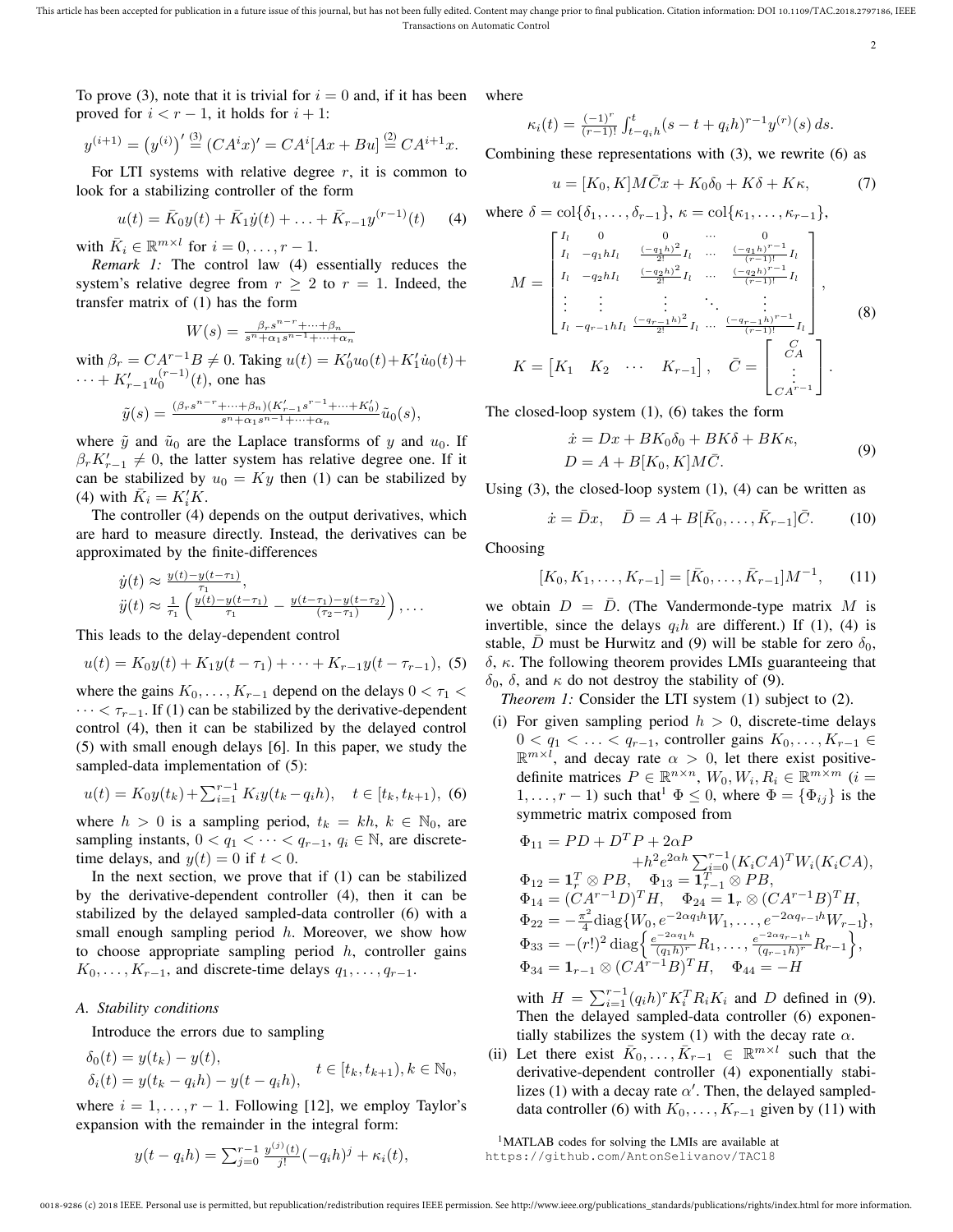

Fig. 1. Event-triggering with respect to the control signal

M from (8) and  $q_i = i\left[h^{\frac{1}{r}-1}\right]$   $(i = 1, ..., r-1)^2$ exponentially stabilizes (1) with any given decay rate  $\alpha < \alpha'$  if the sampling period  $h > 0$  is small enough. *Proof* is given in Appendix A.

*Remark 2:* Theorem 1(ii) explicitly defines the controller parameters  $K_0$ ,  $K_i$ ,  $q_i$  ( $i = 1, \ldots, r - 1$ ), which depend on h. To find appropriate sampling period  $h$ , one should reduce  $h$ until the LMIs from (i) start to be feasible.

#### *B. Event-triggered control*

Event-triggered control allows to reduce the number of signals transmitted through a communication network [13]– [17]. The idea is to transmit the signal only when it changes a lot. The event-triggering mechanism for *measurements* was implemented in [1] for the system (1), (6) with relative degree  $r = 2$ . Here, we consider the system with  $r > 2$  and introduce the event-triggering for *control signals*, since the output eventtriggering leads to complicated conditions (see Remark 3).

Consider the system (Fig. 1)

$$
\begin{array}{ll}\n\dot{x}(t) = Ax(t) + B\hat{u}_k, & t \in [t_k, t_{k+1}), \ k \in \mathbb{N}_0, \\
y(t) = Cx(t), & x \in \mathbb{R}^n, u \in \mathbb{R}^m, y \in \mathbb{R}^l,\n\end{array} (12)
$$

where  $\hat{u}_k = u(t_k)$  if  $u(t_k)$  from (6) was transmitted and  $\hat{u}_k =$  $\hat{u}_{k-1}$  otherwise. The signal  $u(t_k)$  is transmitted if its relative change since the last transmission is large enough, namely, if

$$
(u(t_k) - \hat{u}_{k-1})^T \Omega (u(t_k) - \hat{u}_{k-1}) > \sigma u^T(t_k) \Omega u(t_k), \quad (13)
$$

where  $\sigma \in [0, 1)$  and  $0 < \Omega \in \mathbb{R}^{m \times m}$  are event-triggering parameters. Thus,  $\hat{u}_0 = u(t_0)$  and

$$
\hat{u}_k = \begin{cases}\n u(t_k), & (13) \text{ is true,} \\
 \hat{u}_{k-1}, & (13) \text{ is false.} \n\end{cases}
$$
\n(14)

*Theorem 2:* Consider the system (12) subject to (2). For given sampling period  $h > 0$ , discrete-time delays  $0 < q_1 <$ ... <  $q_{r-1}$ , controller gains  $K_0, \ldots, K_{r-1}$  ∈  $\mathbb{R}^{m \times l}$ , eventtriggering threshold  $\sigma \in [0, 1)$ , and decay rate  $\alpha > 0$ , let there exist positive-definite matrices  $P \in \mathbb{R}^{n \times n}$ ,  $\Omega$ ,  $W_0$ ,  $W_i$ ,  $R_i \in$  $\mathbb{R}^{m \times m}$   $(i = 1, \ldots, r - 1)$  such that<sup>3</sup>  $\Phi_e \leq 0$ , where

$$
\Phi_e = \left[\begin{matrix} \Phi & \mathbf{P}B & \sigma([K_0,K]M\bar{C})^T\Omega \\ \Phi & \mathbf{0} & \sigma\mathbf{1}_r\otimes\Omega \\ \mathbf{0} & \mathbf{0} & \sigma\mathbf{1}_{r-1}\otimes\Omega \\ \hline \mathbf{0} & \mathbf{0} & \mathbf{0} & \sigma\mathbf{1}_{r-1}\otimes\Omega \\ \hline \mathbf{0} & \mathbf{0} & \mathbf{0} & \mathbf{0} & \mathbf{0} \\ \hline \mathbf{0} & \mathbf{0} & \mathbf{0} & \mathbf{0} & \mathbf{0} & \mathbf{0} \\ \mathbf{0} & \mathbf{0} & \mathbf{0} & \mathbf{0} & \mathbf{0} & \mathbf{0} \end{matrix}\right]
$$

<sup>2</sup>Note that  $q_i = i\left\lfloor h^{\frac{1}{r}-1} \right\rfloor \in \mathbb{N}$  for small  $h > 0$ 

<sup>3</sup>MATLAB codes for solving the LMIs are available at https://github.com/AntonSelivanov/TAC18

with M, K,  $\overline{C}$  defined in (8) and  $\Phi$ , H given in Theorem 1. Then the event-triggered controller (6), (13), (14) exponentially stabilizes the system (12) with the decay rate  $\alpha$ .

3

*Proof* is given in Appendix B.

*Remark 3:* The event-triggering mechanism (13), (14) is constructed with respect to the control signal. This allows to reduce the workload of a controller-to-actuator network. To compensate the event-triggering error, we add (29) to  $\dot{V}$ , which leads to two additional block-columns and block-rows in the LMI (confer  $\Phi$  of Theorem 1 and  $\Phi_e$  of Theorem 2). One can study the event-triggering mechanism with respect to the measurements by replacing  $y(t_k)$ ,  $y(t_k - q_i h)$  with  $\hat{y}_k = y(t_k) + e_k$ ,  $\hat{y}_{k-q_i} = y(t_k - q_i h) + e_{k-q_i}$  in (6). This may reduce the workload of a sensor-to-controller network but would require to add expressions similar to  $(29)$  to V for each error  $e_k, e_{k-q_1}, \ldots, e_{k-q_{r-1}}$ . This would lead to more complicated LMIs with two additional block-columns and block-rows for each error. We study the event-triggering mechanism with respect to the control for simplicity.

*Remark 4:* Taking  $\Omega = \omega I$  with large  $\omega > 0$ , one can show that  $\Phi_e \leq 0$  and  $\Phi \leq 0$  are equivalent for  $\sigma = 0$ . This happens since the event-triggered control (6), (13), (14) with  $\sigma = 0$ degenerates into periodic sampled-data control (6). Therefore, an appropriate  $\sigma$  can be found by increasing its value from zero while preserving the feasibility of the LMIs from Theorem 2.

# *C. Example*

Consider the triple integrator  $\dddot{y} = u$ , which can be presented in the form (1) with

$$
A = \begin{bmatrix} 0 & 1 & 0 \\ 0 & 0 & 1 \\ 0 & 0 & 0 \end{bmatrix}, B = \begin{bmatrix} 0 \\ 0 \\ 1 \end{bmatrix}, C = \begin{bmatrix} 1 & 0 & 0 \end{bmatrix}. (15)
$$

These parameters satisfy (2) with  $r = 3$ . The derivativedependent control (4) with

$$
\bar{K}_0 = -2 \times 10^{-4}, \quad \bar{K}_1 = -0.06, \quad \bar{K}_2 = -0.342
$$

stabilizes the system (1), (15). The LMIs of Theorem 1 are feasible for

$$
h = 0.044
$$
,  $q_1 = 30$ ,  $q_2 = 60$ ,  $\alpha = 10^{-3}$ ,  
\n $K_0 \approx -0.265$ ,  $K_1 \approx 0.483$ ,  $K_2 \approx -0.219$ ,

where  $K_i$  are calculated using (11). Therefore, the delayed sampled-data controller (6) also stabilizes the system (1), (15).

Consider now the system (12), (15). The LMIs of Theorem 2 are feasible for  $h = 0.042$ ,  $\sigma = 2 \times 10^{-3}$  with the same control gains  $\bar{K}_0$ ,  $\bar{K}_1$ ,  $\bar{K}_2$ , delays  $q_1$ ,  $q_2$ , and decay rate  $\alpha$ . Thus, the event-triggered control (6), (13), (14) stabilizes the system (12), (15). Performing numerical simulations for 10 randomly chosen initial conditions  $||x(0)||_{\infty} \leq 1$ , we find that the eventtriggered control (6), (13), (14) requires to transmit on average 455.6 control signals during 100 seconds. The amount of transmissions for the sampled-data control (6) is given by  $\lfloor \frac{100}{h} \rfloor + 1 = 2273$ . Thus, the event-triggering mechanism reduces the workload of the controller-to-actuator network by almost 80% preserving the decay rate  $\alpha$ . Note that  $\sigma > 0$  leads to a smaller sampling period  $h$ . Therefore, the event-triggering mechanism requires to transmit more measurements through sensor-to-controller network. However, the total workload of both networks is reduced by over 37%.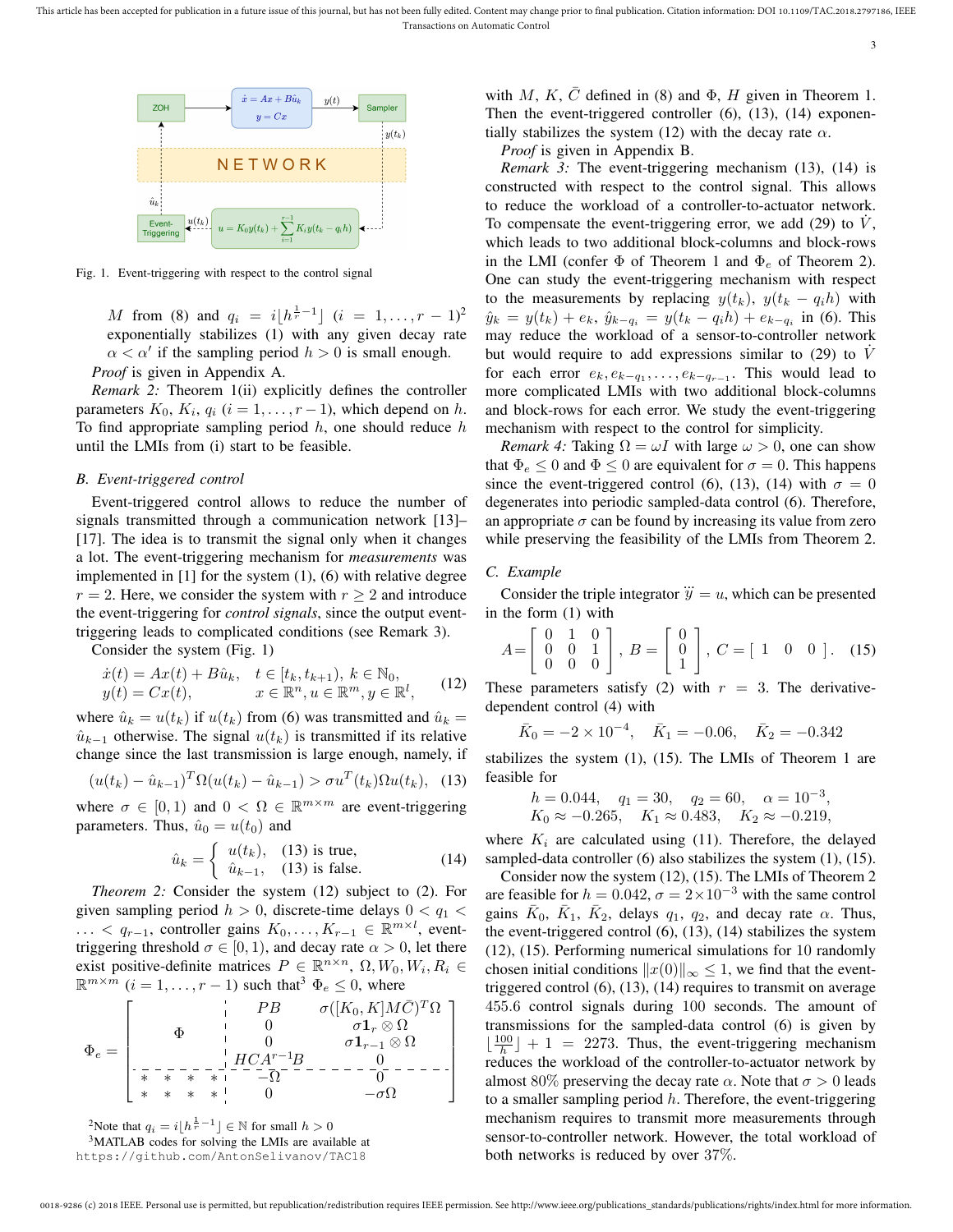## III. EVENT-TRIGGERED PID CONTROL

Consider the scalar system

$$
\ddot{y}(t) + a_1 \dot{y}(t) + a_2 y(t) = bu(t)
$$
\n(16)

and the PID controller

$$
u(t) = \bar{k}_p y(t) + \bar{k}_i \int_0^t y(s) \, ds + \bar{k}_d \dot{y}(t). \tag{17}
$$

Here, we study sampled-data implementation of the PID controller (17) that is obtained using the approximations

$$
\begin{aligned} &\int_0^t y(s) \, ds \approx \int_0^{t_k} y(s) \, ds \approx h \sum_{j=0}^{k-1} y(t_j), \\ &\dot{y}(t) \approx \dot{y}(t_k) \approx \frac{y(t_k) - y(t_{k-q})}{q h}, \end{aligned} \quad t \in [t_k, t_{k+1}),
$$

where  $h > 0$  is a sampling period,  $t_k = kh, k \in \mathbb{N}_0$ , are sampling instants,  $q \in \mathbb{N}$  is a discrete-time delay, and  $y(t_{k-q}) = 0$  for  $k < q$ . Substituting these approximations into (17), we obtain the sampled-data controller

$$
u(t) = k_p y(t_k) + k_i h \sum_{j=0}^{k-1} y(t_j) + k_d y(t_{k-q}),
$$
  
\n
$$
t \in [t_k, t_{k+1}), k \in \mathbb{N}_0,
$$
\n(18)

with  $y(t_{k-q}) = 0$  for  $k < q$  and

$$
k_p = \bar{k}_p + \frac{\bar{k}_d}{q_h}, \quad k_i = \bar{k}_i, \quad k_d = -\frac{\bar{k}_d}{q_h}.
$$
 (19)

Similarly to Section II-B, we introduce the event-triggering mechanism to reduce the amount of transmitted control signals. Namely, we consider the system

$$
\ddot{y}(t) + a_1 \dot{y}(t) + a_2 y(t) = b\hat{u}_k, \quad t \in [t_k, t_{k+1}), \ k \in \mathbb{N}_0, \ (20)
$$

where  $\hat{u}_k$  is the event-triggered control:  $\hat{u}_0 = u(t_0)$ ,

$$
\hat{u}_k = \begin{cases}\n u(t_k), & \text{if (22) is true,} \\
 \hat{u}_{k-1}, & \text{if (22) is false,}\n\end{cases}
$$
\n(21)

with  $u(t)$  from (18) and the event-triggering condition

$$
(u(t_k) - \hat{u}_{k-1})^2 > \sigma u^2(t_k). \tag{22}
$$

Here,  $\sigma \in [0, 1)$  is the event-triggering threshold.

*Remark 5:* We consider the event-triggering mechanism with respect to the control signal, since the event-triggering with respect to the measurements  $\hat{y}_k = y(t_k) + e_k$  leads to an accumulating error in the integral term:

$$
\int_0^{t_k} y(s) \, ds \approx h \sum_{j=0}^{k-1} \hat{y}_j = h \sum_{j=0}^{k-1} y(t_j) + h \sum_{j=0}^{k-1} e_j.
$$

#### *A. Stability conditions*

To study the stability of (20) under the event-triggered PID control (18), (21), (22), we rewrite the closed-loop system in the state space. Let  $x_1 = y$ ,  $x_2 = \dot{y}$ , and

$$
x_3(t) = (t - t_k)y(t_k) + h\sum_{j=0}^{k-1} y(t_j), \quad t \in [t_k, t_{k+1}).
$$

Introduce the errors due to sampling

$$
v(t) = x(t_k) - x(t) \n\delta(t) = y(t_{k-q}) - y(t - qh), \quad t \in [t_k, t_{k+1}), \ k \in \mathbb{N}_0.
$$

Using Taylor's expansion for  $y(t - qh)$  with the remainder in the integral form, we have

$$
y(t_{k-q}) = y(t - qh) + \delta(t) = y(t) - \dot{y}(t)qh + \kappa(t) + \delta(t),
$$

where

$$
\kappa(t) = \int_{t-qh}^t (s - t + qh)\ddot{y}(s) \, ds.
$$

Using these representations in (18), we obtain

$$
u(t_k) = k_p x_1(t_k) + k_i x_3(t_k) + k_d y(t_{k-q})
$$
  
=  $[k_p + k_d, -q h k_d, k_i]x + [k_p, 0, k_i]v + k_d(\kappa + \delta).$  (23)

Introduce the event-triggering error  $e_k = \hat{u}_k - u(t_k)$ . Then the system (20) under the event-triggered PID control (21), (22), (23) can be presented as

$$
\begin{aligned} \dot{x} &= Ax + A_v v + B k_d (\kappa + \delta) + B e_k, \\ y &= C x, \end{aligned} \tag{24}
$$

4

for  $t \in [t_k, t_{k+1}), k \in \mathbb{N}_0$ , where

$$
A = \begin{bmatrix} 0 & 1 & 0 \\ -a_2 + b(k_p + k_d) & -a_1 - qh b k_d & b k_i \\ 1 & 0 & 0 \\ b k_p & 0 & b k_i \\ 1 & 0 & 0 \end{bmatrix}, B = \begin{bmatrix} 0 \\ b \\ b \\ 0 \end{bmatrix}, C = \begin{bmatrix} 1 & 0 & 0 \end{bmatrix}.
$$
 (25)

Note that the "integral" term in (18) requires to introduce the error due to sampling v that appears in  $(24)$  but was absent in (9). The analysis of  $v$  is the key difference between Theorem 2 and the next result.

*Theorem 3:* Consider the system (20).

(i) For given sampling period  $h > 0$ , discrete-time delay  $q >$ 0, controller gains  $k_p$ ,  $k_i$ ,  $k_d$ , event-triggering threshold  $\sigma \in [0, 1)$ , and decay rate  $\alpha > 0$ , let there exist positivedefinite matrices  $P, S \in \mathbb{R}^{3 \times 3}$  and nonnegative scalars W, R,  $\omega$  such that  $\Psi \leq 0$ , where  $\Psi = {\Psi_{ij}}$  is the symmetric matrix composed from

$$
\begin{array}{l} \Psi_{11}=PA+A^TP+2\alpha P+\left[\begin{smallmatrix} 0&0&0\\ 0&1&0\\ 0&0&0 \end{smallmatrix}\right]Wk_d^2h^2e^{2\alpha h},\\ \Psi_{12}=PA_v\sqrt{h},\quad \Psi_{13}=\Psi_{14}=\Psi_{15}=PB,\\ \Psi_{16}=\left[\begin{smallmatrix} k_p+k_d\\ -qhk_d \end{smallmatrix}\right]\omega\sigma,\quad \Psi_{26}=\left[\begin{smallmatrix} k_p\\ 0\\ 0\\ k_i \end{smallmatrix}\right]\omega\sigma\sqrt{h},\\ \Psi_{17}=A^TG,\quad \Psi_{22}=-\frac{\pi^2}{4}Sh,\quad \Psi_{27}=A_v^TG\sqrt{h},\\ \Psi_{36}=\Psi_{46}=\omega\sigma,\quad \Psi_{37}=\Psi_{47}=\Psi_{57}=B^TG,\\ \Psi_{33}=-W\frac{\pi^2}{4}e^{-2\alpha qh},\quad \Psi_{44}=-R\frac{4}{(qh)^2}e^{-2\alpha qh},\\ \Psi_{55}=-\omega,\quad \Psi_{66}=-\omega\sigma,\quad \Psi_{77}=-G,\\ G=h^2e^{2\alpha h}S+\left[\begin{smallmatrix} 0&0&0\\ 0&1&0\\ 0&0&0 \end{smallmatrix}\right]Rk_d^2(qh)^2 \end{array}
$$

with A,  $A_v$ , B, C given in (25). Then, the event-triggered PID controller (18), (21), (22) exponentially stabilizes the system (20) with the decay rate  $\alpha$ .

(ii) Let there exist  $\bar{k}_p$ ,  $\bar{k}_i$ ,  $\bar{k}_d$  such that the PID controller (17) exponentially stabilizes the system (16) with a decay rate  $\alpha'$ . Then, the event-triggered PID controller (18), (21), (22) with  $k_p$ ,  $k_i$ ,  $k_d$  given by (11) and  $q = \lfloor h^{-\frac{1}{2}} \rfloor$ exponentially stabilizes the system (20) with any given decay rate  $\alpha < \alpha'$  if the sampling period  $h > 0$  and the event-triggering threshold  $\sigma \in [0, 1)$  are small enough.

*Proof* is given in Appendix C.

<sup>4</sup>MATLAB codes for solving the LMIs are available at https://github.com/AntonSelivanov/TAC18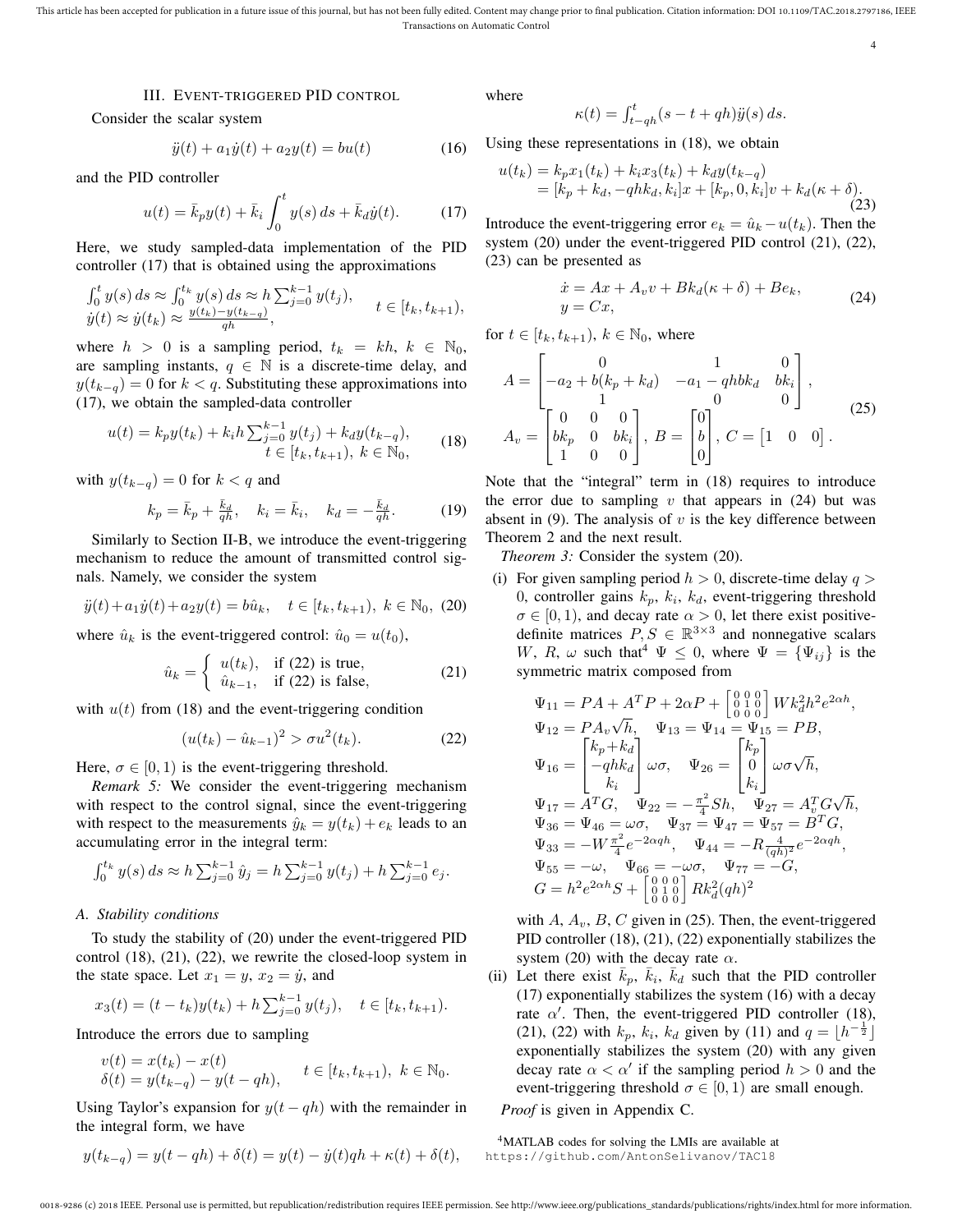5

*Remark 6:* The event-triggered control (18), (21), (22) with  $\sigma = 0$  degenerates into sampled-data control (18). Therefore, Theorem 3 with  $\sigma = 0$  gives the stability conditions for the system (16) under the sampled-data PID control (18).

*Remark 7:* Appropriate values of h and  $\sigma$  can be found in a manner similar to Remarks 2 and 4.

### *B. Example*

Following [8], we consider (16) with  $a_1 = 8.4, a_2 = 0, b = 0$ 35.71. The system is not asymptotically stable if  $u = 0$ . The PID controller (17) with  $\bar{k}_p = -10$ ,  $\bar{k}_i = -40$ ,  $\bar{k}_d = -0.65$ exponentially stabilizes it with the decay rate  $\alpha' \approx 10.4$ .

Theorem 3 with  $\sigma = 0$  (see Remark 6) guarantees that the sampled-data PID controller (18) can achieve any decay rate  $\alpha < \alpha'$  if the sampling period  $h > 0$  is small enough. Since  $\alpha'$ is on the verge of stability,  $\alpha$  close to  $\alpha'$  requires to use small h. Thus, for  $\alpha = 10.3$ , the LMIs of Theorem 3 are feasible with  $h \approx 10^{-7}$ ,  $q = 4272$ , and  $k_p$ ,  $k_i$ ,  $k_d$  given by (19). To avoid small sampling period, we take  $\alpha = 5$ .

For  $\sigma = 0$ ,  $\alpha = 5$  and each  $q = 1, 2, 3, \dots$  we find the maximum sampling period  $h > 0$  such that the LMIs of Theorem 3 are feasible. The largest  $h$  corresponds to

$$
\alpha = 5, \quad \sigma = 0, \quad q = 7, \quad h = 4.7 \times 10^{-3}
$$
  
\n $k_p \approx -29.76, \quad k_i = -40, \quad k_d \approx 19.76,$ 

where  $k_p$ ,  $k_i$ ,  $k_d$  are calculated using (19). Remark 6 implies that the sampled-data PID controller (18) stabilizes (16).

Theorem 3 remains feasible for

$$
\alpha = 5, \quad \sigma = 9 \times 10^{-3}, \quad q = 7, \quad h = 4 \times 10^{-3},
$$
  
\n $k_p \approx -33.21, \quad k_i = -40, \quad k_d \approx 23.21,$ 

where  $k_p$ ,  $k_i$ ,  $k_d$  are calculated using (19). Thus, the eventtriggered PID control (18), (21), (22) exponentially stabilizes (20). Performing numerical simulations in a manner described in Section II-C, we find that the event-triggered PID control requires to transmit on average 628.4 control signals during 10 seconds. The sampled-data controller (18) requires  $\left\lfloor \frac{10}{h} \right\rfloor + 1 = 2128$  transmissions. Thus, the eventtriggering mechanism reduces the workload of the controllerto-actuator network by more than 70%. The total workload of both networks is reduced by more than 26%.

#### APPENDIX A

#### PROOF OF THEOREM 1

(i) Consider the functional

$$
V = V_0 + V_{\delta 0} + V_{\delta} + V_{\kappa} \tag{26}
$$

with

$$
\begin{aligned} V_0 &= x^T P x, \\ V_{\delta 0} &= h^2 e^{2 \alpha h} \int_{t_k}^t e^{-2 \alpha (t-s)} \dot{y}^T(s) K_0^T W_0 K_0 \dot{y}(s) \, ds \\ &\quad - \frac{\pi^2}{4} \int_{t_k}^t e^{-2 \alpha (t-s)} [y(s) - y(t_k)]^T K_0^T W_0 \times \\ &\quad K_0 [y(s) - y(t_k)] \, ds, \\ V_{\delta} &= h^2 e^{2 \alpha h} \sum_{i=1}^{r-1} \int_{t_k - q_i h}^t e^{-2 \alpha (t-s)} \dot{y}^T(s) K_i^T W_i K_i \dot{y}(s) \, ds \\ &\quad - \frac{\pi^2}{4} \sum_{i=1}^{r-1} \int_{t_k - q_i h}^t e^{-2 \alpha (t-s)} [y(s) - y(t_k - q_i h)]^T \times \\ &\quad K_i^T W_i K_i [y(s) - y(t_k - q_i h)] \, ds, \\ V_{\kappa} &= \sum_{i=1}^{r-1} \int_{t-q_i h}^t e^{-2 \alpha (t-s)} (s-t+q_i h)^r \times \\ &\quad (y^{(r)}(s))^T K_i^T R_i K_i y^{(r)}(s) \, ds. \end{aligned}
$$

The term  $V_{\kappa}$ , introduced in [12], compensates Taylor's remainders  $\kappa_i$ , while  $V_{\delta 0}$  and  $V_{\delta}$ , introduced in [9], compensate the sampling errors  $\delta_0$  and  $\delta$ . The Wirtinger inequality (Lemma 1) implies  $V_{\delta 0} \ge 0$  and  $V_{\delta} \ge 0$ . Using (9) and (3), we obtain

$$
\dot{V}_0 + 2\alpha V_0 = 2x^T P[Dx + BK_0 \delta_0 + BK_0 + BK_0 + 2\alpha x^T P x,
$$
  
\n
$$
\dot{V}_{\delta 0} + 2\alpha V_{\delta 0} = h^2 e^{2\alpha h} x^T (K_0 C A)^T W_0 (K_0 C A) x
$$
  
\n
$$
- \frac{\pi^2}{4} \delta_0^T K_0^T W_0 K_0 \delta_0,
$$
  
\n
$$
\dot{V}_{\delta} + 2\alpha V_{\delta} = h^2 e^{2\alpha h} \sum_{i=1}^{r-1} x^T (K_i C A)^T W_i (K_i C A) x
$$
  
\n
$$
- \frac{\pi^2}{4} \sum_{i=1}^{r-1} e^{-2\alpha q_i h} \delta_i^T K_i^T W_i K_i \delta_i.
$$

Using  $y^{(r)} = CA^{r-1}\dot{x}$  (which follows from (3)) and Jensen's inequality (Lemma 2) with  $\rho(s) = (s - t + q_i h)^{r-1}$ , we have

$$
\begin{split} \dot{V}_{\kappa} + 2\alpha V_{\kappa} &= \sum_{i=1}^{r-1} (q_i h)^r (y^{(r)}(t))^T K_i^T R_i K_i y^{(r)}(t) \\ &- \sum_{i=1}^{r-1} r \int_{t-q_i h}^t e^{-2\alpha(t-s)} (s-t+q_i h)^{r-1} \times \\ &(y^{(r)}(s))^T K_i^T R_i K_i y^{(r)}(s) \, ds \\ &\le \sum_{i=1}^{r-1} (q_i h)^r \dot{x}^T (A^{r-1})^T C^T K_i^T R_i K_i C A^{r-1} \dot{x} \\ &- \sum_{i=1}^{r-1} \frac{(r!)^2}{(q_i h)^r} e^{-2\alpha q_i h} \kappa_i^T K_i^T R_i K_i \kappa_i. \end{split}
$$

Summing up, we obtain

$$
\dot{V} + 2\alpha V \le \varphi^T \bar{\Phi}\varphi + \dot{x}^T (CA^{r-1})^T H (CA^{r-1})\dot{x}, \quad (27)
$$

where

,

$$
\varphi = \text{col}\{x, K_0\delta_0, \dots, K_{r-1}\delta_{r-1}, K_1\kappa_1, \dots, K_{r-1}\kappa_{r-1}\}\
$$
\n(28)

and  $\overline{\Phi}$  is obtained from  $\Phi$  by removing the last block-column and block-row. Substituting (9) for  $\dot{x}$  and applying the Schur complement, we find that  $\Phi \leq 0$  guarantees  $V \leq -2\alpha V$ . Since  $V(t_k) \leq V(t_k^-)$ , the latter implies exponential stability of the system  $(9)$  and, therefore,  $(1)$ ,  $(6)$ .

(ii) Since  $q_i = O(h^{\frac{1}{r}-1})$ , [12, Lemma 2.1] guaranties  $M^{-1}$  =  $O(h^{\frac{1}{r}-1})$ , which implies  $K_i$  =  $O(h^{\frac{1}{r}-1})$  for  $i = 0, \ldots, r - 1$ . Since  $D = \overline{D}$  (with  $\overline{D}$  defined in (10)) and (1), (4) is exponentially stable with the decay rate  $\alpha'$ , there exists  $P > 0$  such that  $PD + D^T P + 2\alpha P < 0$  for any  $\alpha < \alpha'$ . Choose  $W_0 = O(h^{-\frac{1}{r}}), W_i = O(h^{-\frac{1}{r}})$ , and  $R_i = O(h^{1-\frac{1}{r}})$  for  $i = 1, ..., r-1$ . Applying the Schur complement to  $\Phi \leq 0$ , we obtain

$$
PD + D^T P + 2\alpha P + O(h^{\frac{1}{r}}) < 0,
$$

which holds for small  $h > 0$ . Thus, (i) guarantees (ii).

# APPENDIX B PROOF OF THEOREM 2

Denote  $e_k = \hat{u}_k - u(t_k)$ ,  $k \in \mathbb{N}_0$ . The event-triggering mechanism (13), (14) guarantees

$$
0 \le \sigma u^T(t_k) \Omega u(t_k) - e_k^T \Omega e_k. \tag{29}
$$

Substituting  $\hat{u}_k = u(t_k) + e_k$  into (12) and using (7), we obtain (cf. (9))

$$
\dot{x} = Dx + BK_0 \delta_0 + BK \delta + BK \kappa + Be_k, \quad t \in [t_k, t_{k+1})
$$
\n(30)

with  $D$  given in (9). Consider  $V$  from (26). Calculations similar to those from the proof of Theorem 1 lead to (cf.  $(27)$ )

$$
\dot{V} + 2\alpha V \stackrel{(29)}{\leq} \dot{V} + 2\alpha V + \sigma u^T(t_k)\Omega u(t_k) - e_k^T \Omega e_k \n\leq \varphi_e^T \bar{\Phi}_e \varphi_e + \dot{x}^T (C A^{r-1})^T H (C A^{r-1}) \dot{x} + \sigma u^T(t_k)\Omega u(t_k),
$$